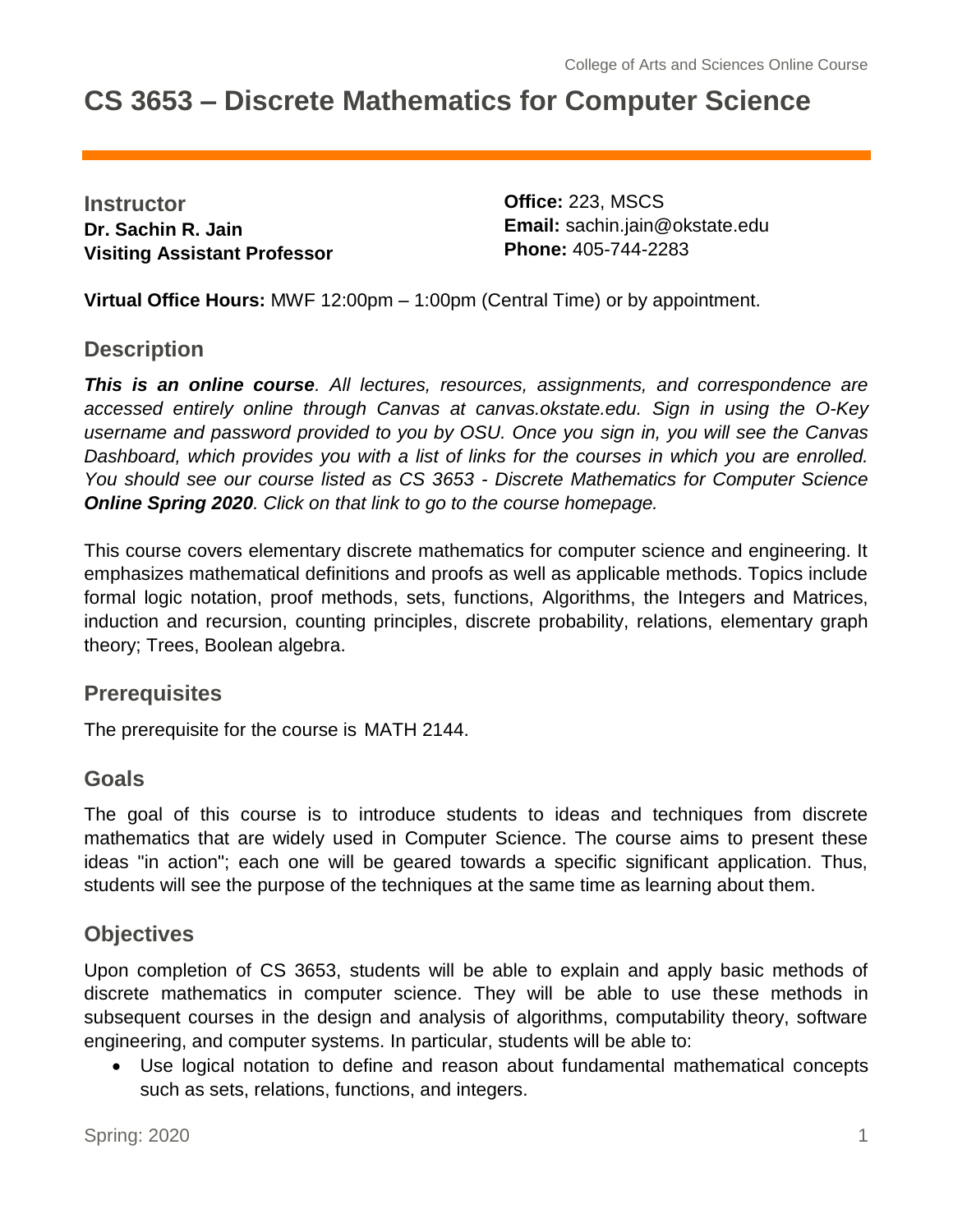- Reason mathematically about basic data types and structures, such as numbers, sets, graphs, and trees used in computer algorithms and systems.
- Evaluate elementary mathematical arguments and identify fallacious reasoning.
- Model and analyze computational processes using analytic and combinatorial methods.
- Apply principles of discrete probability to calculate probabilities and expectations of simple random processes.
- Apply graph theory models of data structures and state machines to solve problems of connectivity and constraint satisfaction.

### **Textbook**

In this particular course an online textbook called zybooks will be used. Most of the Homework and some assignments will be covered through zybooks, so it is must to subscribe on zybooks. Following steps is to be followed for completing the registration:

- 1. Sign in or create an account at *learn.zybooks.com*
- 2. Enter zybook code: **OKSTATECS3653JainSpring2020**
- 3. Subscribe:
	- a. Subscription cost is **\$58**.
	- b. Students may begin subscribing on **Dec 30, 2019**.
	- c. The cutoff to subscribe is **Apr 29, 2020**.
	- d. Subscriptions will last until **May 29, 2020**.

### **Reference Book**

Kenneth H. Rosen, "Discrete Mathematics and its Applications",  $7<sup>th</sup>$  Ed., McGraw Hills. ISBN: 9780073383095.

### **Instructor Response Time**

As this is an online course, it is expected that, all correspondence should be done through Canvas. But, if you need to contact me on an individual basis, the most preferred way is through email. I will try my best to respond you within 24 hours, though sometimes it could be as long as 48 hours or more, especially in case of a weekend or holiday. To ensure that I perceive your email, please make sure to begin the subject line of your email with the course number in square brackets, followed by the message subject; for example:

#### *[CS 3653] Unable to view grades on Canvas*

For those of you located in other than my time zone (Central Time, GMT-6), please be aware that this also may affect the time it takes me to respond to your emails.

Providing grades and/or feedback for assignments may take up to 2 weeks of the assignment due date.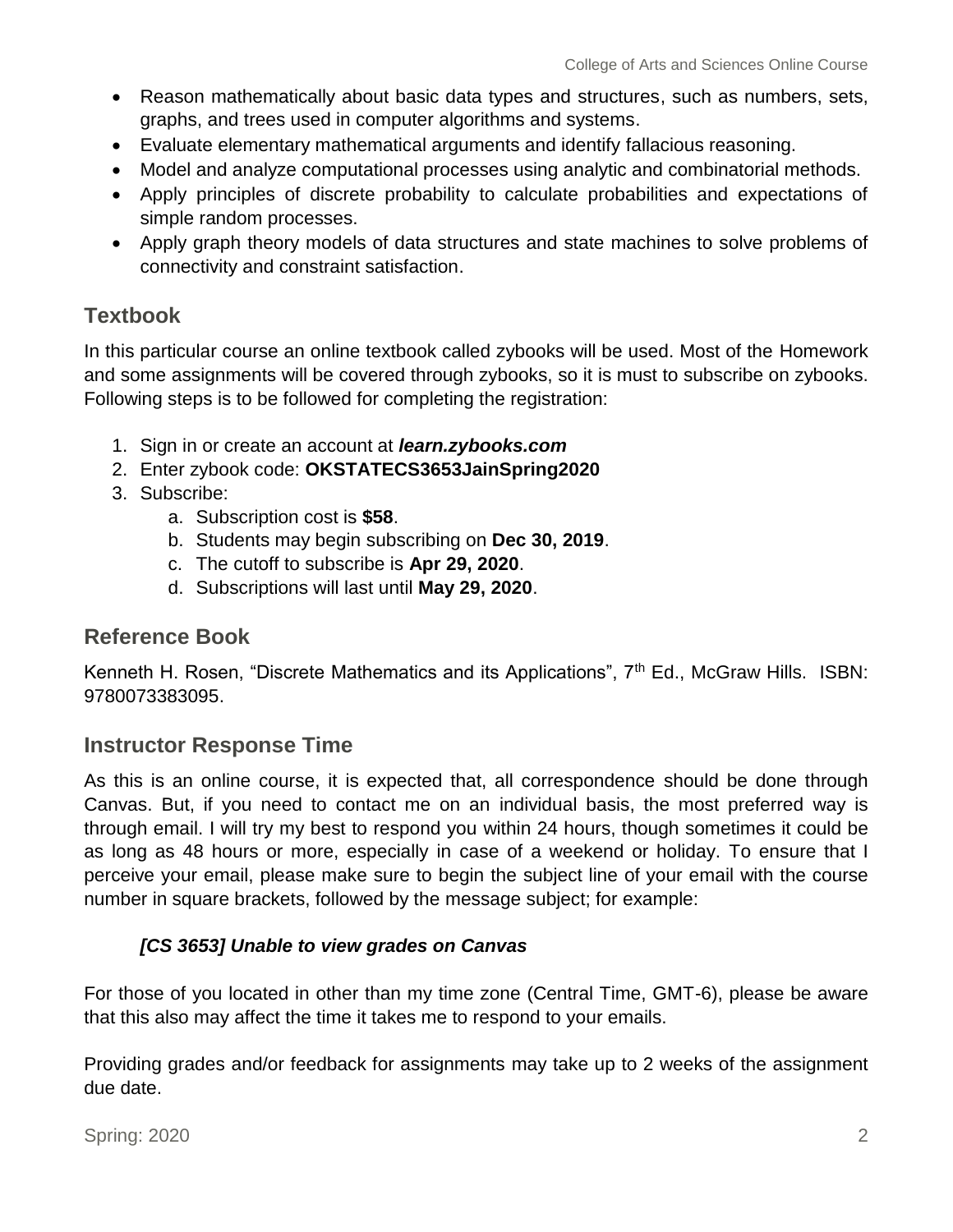### **Participation Expectations**

Students should expect this course to be more challenging and take a lot of effort. You are going to learn an elementary mathematics course, the only way to become proficient is to do a lot of practice in solving different problems in it.

The typical rule of thumb is that you should expect to spend 2-3 hours for every hour of online class. It is expected that, you should plan to spend 6-9 hours per week on average reading, doing homework and other assignments.

To do well in this course, students are expected to

- Keep up with the course material, including the homework assignments.
- Read or view the instructional material posted to Canvas frequently.
- Ask for help if any of the material covered is not clear.
- Complete the assignments and submit them before their deadlines.
- Regularly check Canvas for announcements.

### **Grading Policy**

Grades in this course will be calculated according to the completion of following assignments:

| <b>Assignment</b>  | <b>Value in Points</b> | <b>Percentage of Total Grade</b> |
|--------------------|------------------------|----------------------------------|
| Homework / Quizzes | 300                    | 30%                              |
| Assignment         | 300                    | 30%                              |
| One Mid-term Exam  | 200                    | 20%                              |
| <b>Final Exam</b>  | 200                    | 20%                              |
| Total              | 1000                   | 100%                             |

Final grades will be assigned according to the following scale:

| Grade | <b>Percentage Earned</b> |  |  |
|-------|--------------------------|--|--|
| А     | $90 - 100\%$             |  |  |
| R     | $80 - 89.99\%$           |  |  |
| C     | $70 - 79.99\%$           |  |  |
| וו    | $60 - 69.99\%$           |  |  |
| ⊏     | $0 - 59.99\%$            |  |  |

### **Homework / Quizzes**

There will be homework after completion of each section / chapter that might be completed using various participation activities (PA) and challenging activities (CA) available in zybooks. Also, there may be some quizzes (through Canvas) after completion of each section / chapter.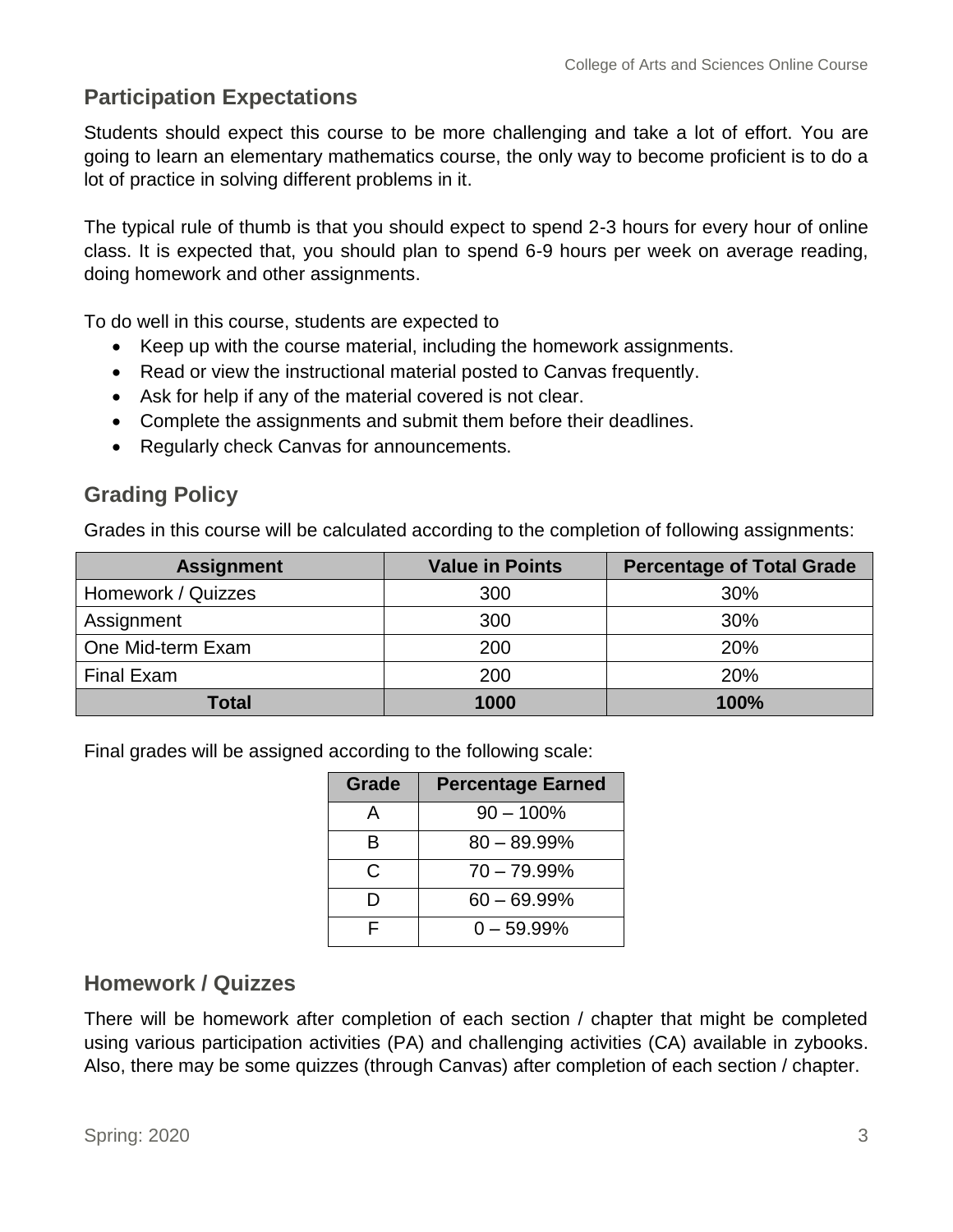### **Assignment Descriptions**

- All assignments should be submitted **ONLY** through Canvas.
- As this is a mathematics course, it is expected to submit the scanned copy of handwritten solutions to the assignments.
- 10% penalty of available points per day late. However, you cannot receive negative points for an assignment.
- Not all assignments will be of same complexity.
- An Incomplete assignment will not be considered for grading.
- No make-up exams will be scheduled except in extreme cases.
- If you are going to miss an exam or assignment, contact the instructor in advance.
- Exceptions can be made if a serious family or personal emergency arises.

### **Exams**

There will be one midterm exam during the semester and a final exam during finals week; Both exams will be online proctored exams (approx. \$15-20 each) and will be using Examity through Canvas. You can access detailed Information regarding Examity – Students Quick Guide, available on Canvas.

### **Collaboration**

Discussion of concepts, ideas, and techniques is acceptable. After discussion, each student must write up his/her own solution. Copying another person's work, in part or in whole, is not allowed. Giving another student your work, in part or in whole, is considered cheating as well. If you are unsure whether your collaboration is acceptable, speak with the instructor in advance. Take care that your solutions are not exposed to or by other students.

Students who do not comply with the collaboration policies described above will be assigned sanctions in accordance with OSU policy 2-0822 (Academic Integrity). Depending on the circumstances of the violation, the sanctions may result in a score of zero on an assignment, a final grade of F! for the course, or dismissal from the OSU graduate program. In all instances, the violation will be reported to the appropriate institutional officials.

### **Disabilities Act**

If any student feels that he/she has a disability and needs special accommodations of any nature whatsoever, the instructor will work with you and Student Disability Services, 315 Student Union, to provide reasonable accommodations to ensure that you have a fair opportunity to perform in this class. Please advise the instructor of such disability and the desired accommodations at some point before, during, or immediately after the first scheduled class period.